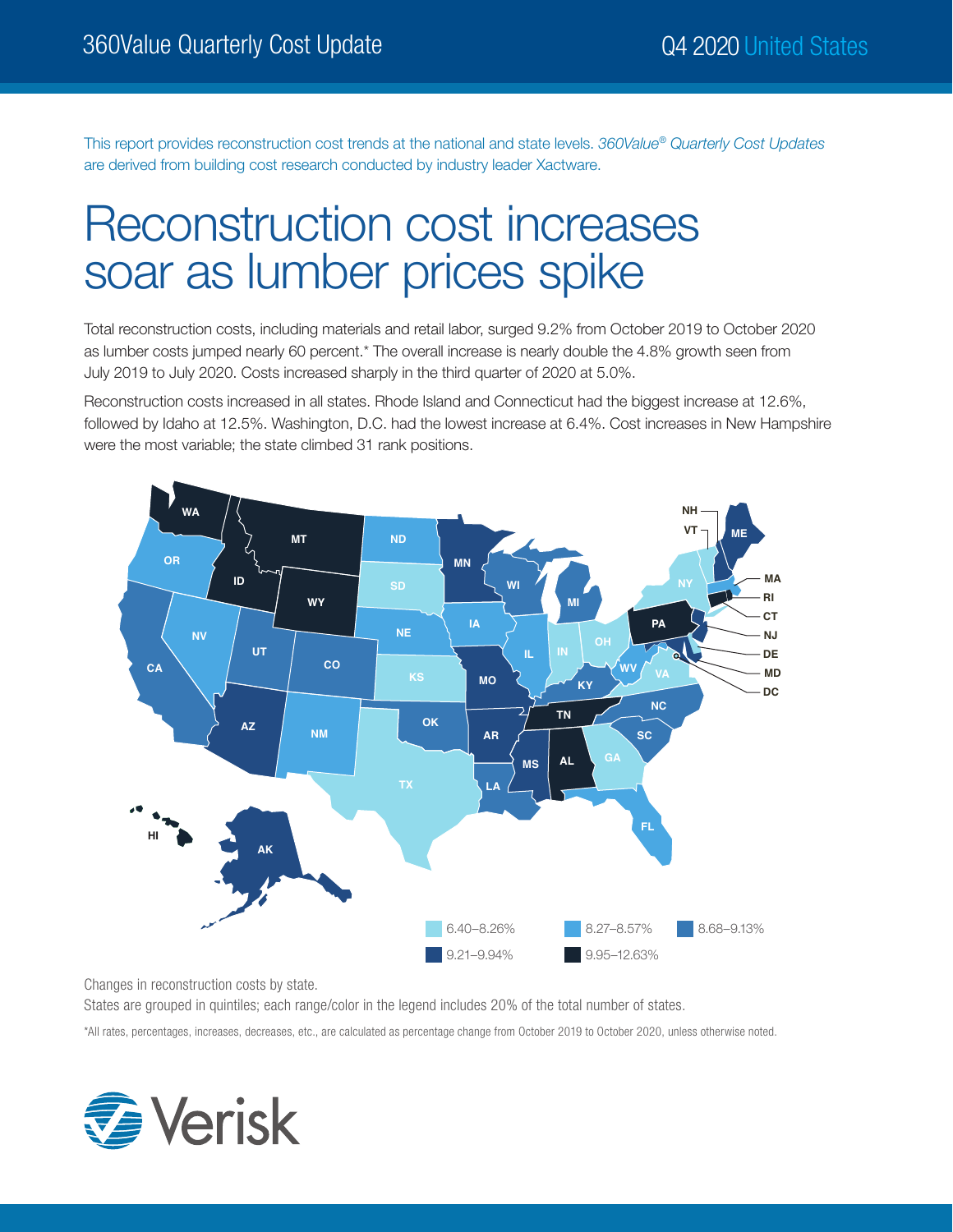### Material Cost Analysis

Combined costs for material composites increased 14.5% from October 2019 to October 2020, compared with 3.9% from July 2019 to July 2020. Costs were up for all categories. Lumber costs were the extreme outlier at 59.7% as the market reflected high demand driven by an increase in building activity; supply shortages stemming from shutdowns related to the pandemic; and U.S. tariffs on Canadian lumber. Carpet was a distant second with a 6.5% increase, and interior trim followed at 3.1%. The remaining categories increased just 1.1% to 2.4%.



#### Percentage change in costs



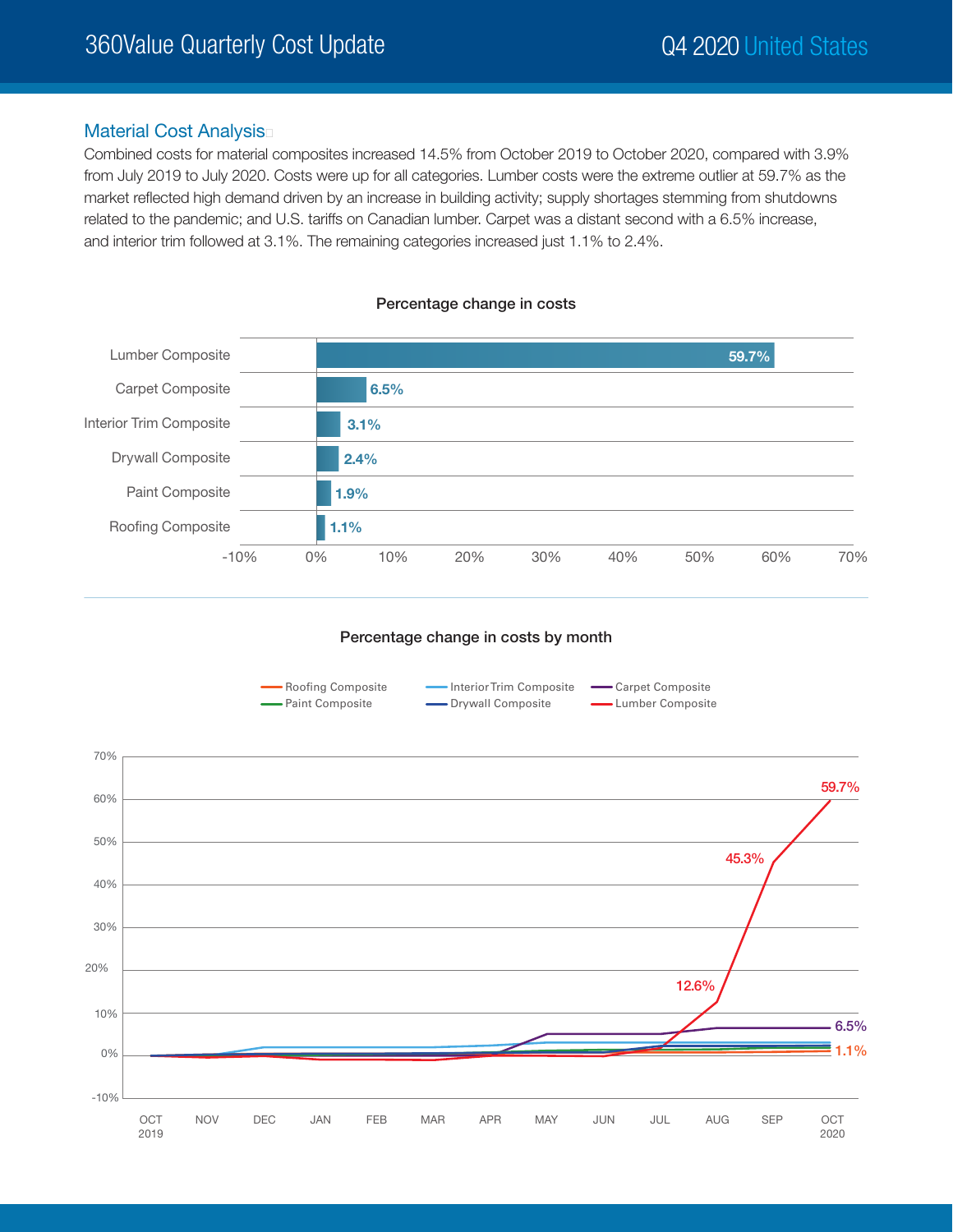## Labor Cost Analysis

Combined retail labor costs increased 7.3%, up from 6.4% in the preceding quarter. All common labor trades saw steady cost increases. Drywall installer/finisher costs continued to increase the most, at 13.8%. Roofer cost increases trailed in second place by a large margin at 6.6%. Heating/AC mechanic costs continued to have the lowest total increase at 3.3%.



Percentage change in costs

#### Percentage change in costs by month